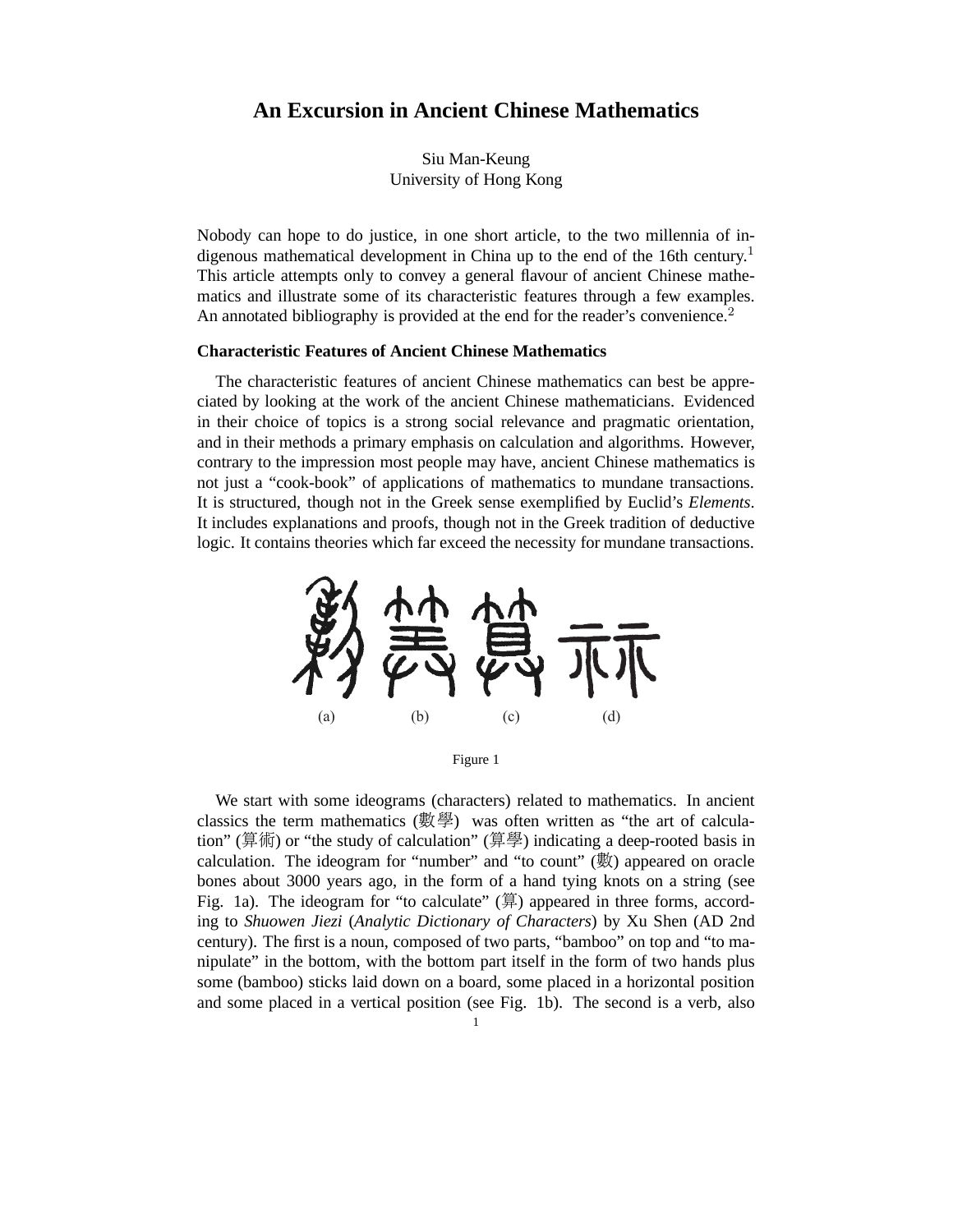written with the parts of bamboo and hands (see Fig. 1c). The third, somewhat more puzzling, is in the form of a pair of ideogramatic parts pertaining to religious matters (see Fig. 1d). It is a tantalizing thought that the subject of mathematics in ancient China was not exactly the same subject as we understand it today. Indeed, in some ancient mathematical classics we find mention of "internal mathematics" and "external mathematics", the former being intimately tied up with *Yijing* (*Book of Changes*), the oldest written classic in China.<sup>3</sup>

Besides its appearance in these ideograms, the theme of calculation permeated the whole of ancient Chinese mathematics. This is best illustrated by the calculating device of the counting rods. Ample evidence confirms the common usage of counting rods as early as in the fifth century BCE, and these probably developed from sticks used for fortune-telling in even earlier days. The earliest relics from archaeological findings are dated to the second century BCE These were made of bamboo, wood and even metal, bone or ivory and were carried in a bag hung at the waist. The prescribed length in the literature (verified by the relics) was from 13.86 cm to 8.5 cm, which shortened as time went on. The cross-section changed with time, from circular (of 0.23 cm in diameter) to square so that the rods became harder to roll about. One mathematically extremely interesting feature is the occurrence of a red dot on a counting rod to denote a positive number, and a black dot to denote a negative number. These counting rods were placed on a board (or any flat surface) and moved about in performing various calculations.

The Chinese adopted very early in history a denary positional number system. This was already apparent in the numerals inscribed on oracle bones in the Shang Dynasty (c. 1500 BCE), and was definitely marked in the calculation using counting rods in which the positions of the rods were crucial. Ten symbols sufficed to represent all numbers when they were put in the correct positions. At first only nine symbols were used for the numerals 1 to 9, with the zero represented by an empty space, later by a square in printing, gradually changed to a circle, perhaps when the square was written by a pen-brush. To minimize error in reading a number, numerals were written alternatively in vertical form (for units, hundreds,...) and horizontal form (for tens, thousands,. . . ). In a much later mathematical classic, *Xiahou Yang Suanjing* (*Mathematical Manual of Xiahou Yang*) of the fifth century, this method for writing counting rod numerals was recorded as:

Units stand vertical, tens are horizontal, hundreds stand, thousands lie down. Thousands and tens look the same, ten thousands and hundreds look alike. Once bigger than six, five is on top; six does not accumulate, five does not stand alone.

For instance, 1996 would have been written as



Calculation using counting rods has several weak points: (1) The calculation may take up a large amount of space. (2) Disruption during the calculation causing disarray in the counting rods can be disastrous. (3) The calculating procedure is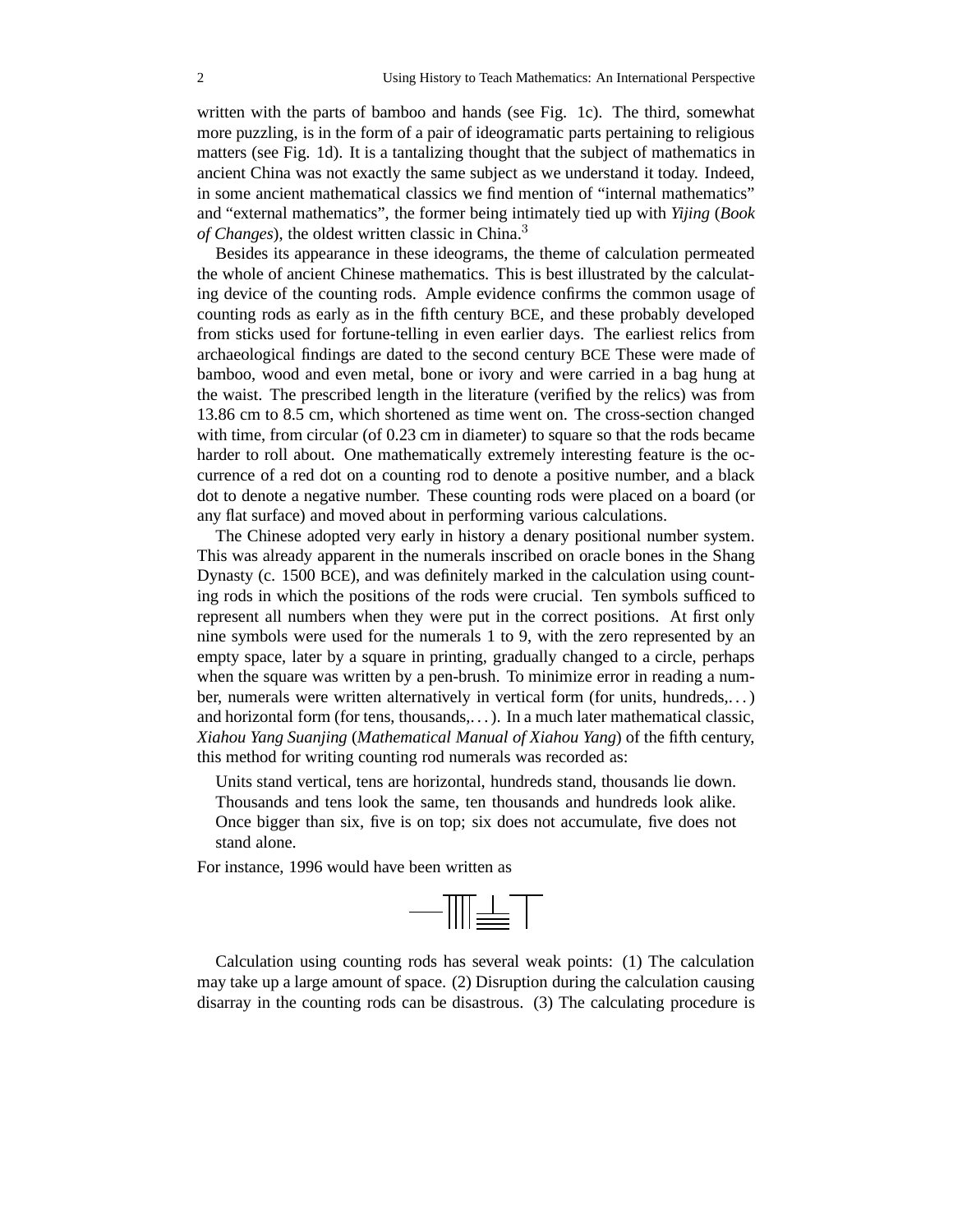not recorded step by step so that intermediate calculations are lost. Counting rods evolved into the abacus in the twelfth-thirteenth centuries, and by the fifteenth century the abacus took the place of counting rods. The weak points (1) and (2) were removed by the use of the abacus, but (3) remained, until the European method of calculation using pen and paper was transmitted in the beginning of the seventeenth century. However, calculation using counting rods had its strong points. Not only did the positions of the counting rods display numerals conveniently, but also the positions in which these rods were placed on the board afforded a means to allow some implicit use of symbolic manipulation, giving rise to successful treatment of ratio and proportion, fractions, decimal fractions, very large or very small numbers, equations, and so on. Indeed, the use of counting rods was instrumental in the whole development of algorithmic mathematics in ancient China.

Even a casual reading of a few mathematical classics will disclose the unmistakable features of social relevance and pragmatic orientation. From the very beginning mathematical development was intimately related to studies of astronomical measurement and calendrical reckoning. The first written text containing serious mathematics, *Zhoubi Suanjing* (*Zhou Gnomon Classic of Calculation*) compiled at about 100 BCE—with its content dated to earlier times, was basically a text in astronomical study. In an ancient society based on agriculture, calendrical reckoning was always a major function of the government. Along with that, mathematics was performed mainly for bureaucratic needs. A sixth century mathematics classic actually carried the title *Wucao Suanjing* (*Mathematical Manual of the Five Government Departments*). The titles of the nine chapters of the most important mathematical classic *Jiuzhang Suanshu* (*Nine Chapters on the Mathematical Art*), which is believed to have been compiled some time between 100 BCE and 100 CE, speak for themselves. These are (1) survey of land, (2) millet and rice (percentage and proportion), (3) distribution by progression, (4) diminishing breadth (square root), (5) consultation on engineering works (volume of solid figures), (6) impartial taxation (allegation), (7) excess and deficiency (Chinese "Rule of Double False Positions"), (8) calculating by tabulation (simultaneous equations), (9) gougu (right triangles). The social relevance of the content of mathematical classics was so plentiful that historians have found in the texts a valuable source for tracing the economy, political system, social habits, and legal regulations of the time! The emphasis on social relevance and pragmatic orientation, in line with a basic tenet of traditional Chinese philosophy of life shared by the class of "shi" (intellectuals), viz. self-improvement and social interaction, was also exhibited in the education system in which training in mathematics at official schools was intended for government officials and clerks.<sup>4</sup>

Finally let us come to the issue of mathematical proofs. "If one means by a proof a deductive demonstration of a statement based on clearly formulated definitions and postulates, then it is true that one finds no proof in ancient Chinese mathematics, nor for that matter in other ancient oriental mathematical cultures.. . . But if one means by a proof any explanatory note which serves to convince and to enlighten, then one finds an abundance of proofs in ancient mathematical texts other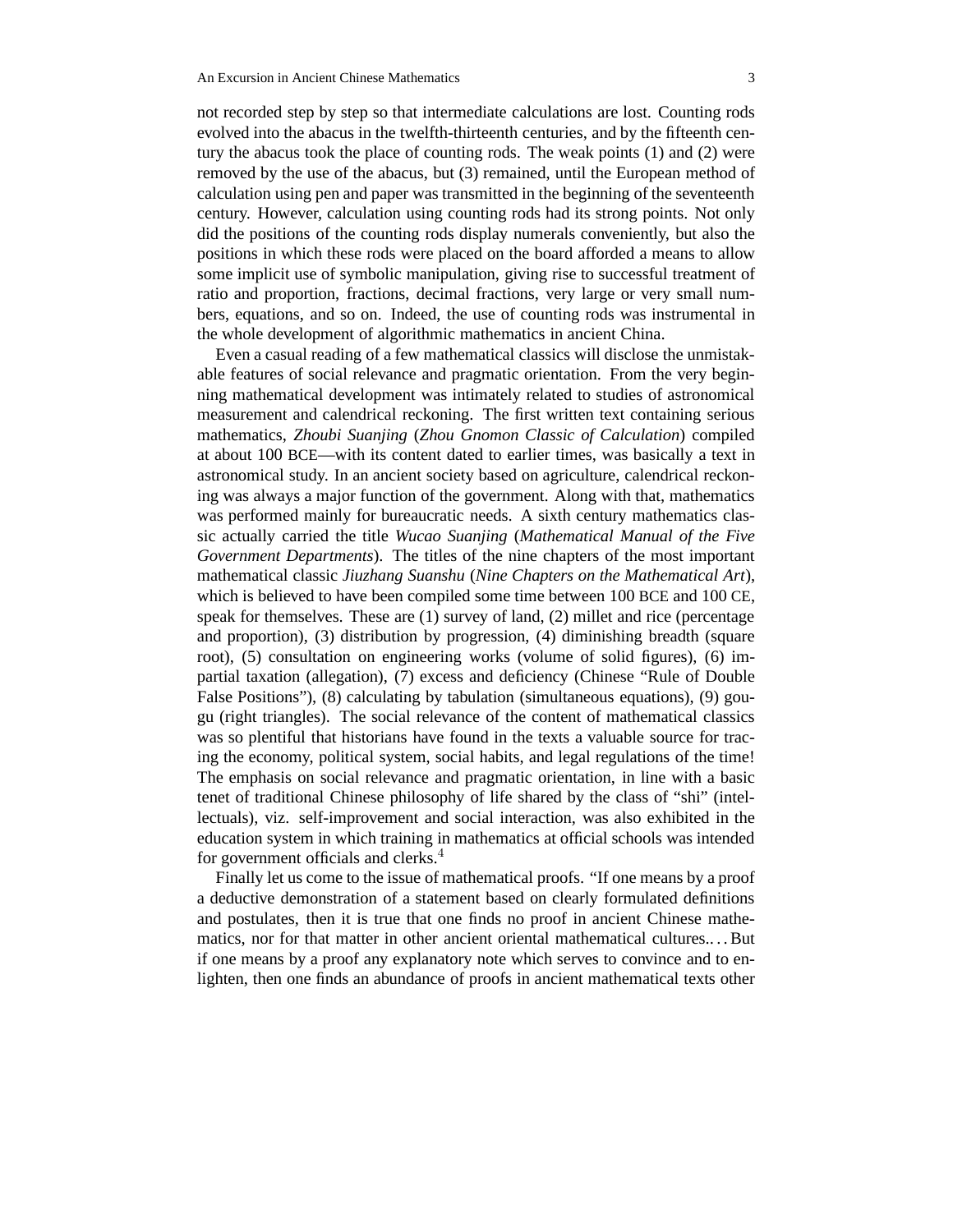than those of the Greeks."<sup>5</sup> The Chinese offered proofs through pictures, analogies, generic examples, and algorithmic calculations. These can be of pedagogical value to complement and supplement the teaching of mathematics with traditional emphasis on deductive logical thinking.

# **Jiuzhang Suanshu**

*Jiuzhang Suanshu* is the most important of all mathematical classics in China. It is a collection of 246 mathematical problems grouped into nine chapters. There is good reason to believe that the content of *Jiuzhang Suanshu* was much older than its date of compilation, as substantiated by an exciting archaeological finding in 1983 when a book written on bamboo strips bearing the title *Suanshu Shu* (*Book on* the Mathematical Art) was excavated<sup>6</sup>. It is dated at around 200 BC and its content exhibits a marked resemblance to that of *Jiuzhang Suanshu*, including even some identical numerical data which appeared in the problems. The format of *Jiuzhang Suanshu* became a prototype for all Chinese mathematical classics in the subsequent one-and-a-half millennia. A few problems of the same category were given, along with answers, after which a general method (algorithm) followed. In the very early edition that was all and no further explanation was supplied—perhaps it was to be supplied by the teacher. Later editions were appended with commentaries which explained the methods, corrected mistakes handed down from the ancients, or expanded the original text. The most notable commentator of *Jiuzhang Suanshu* was Liu Hui (c. third century), some of whose works will be examined in the next section.

The format of *Jiuzhang Suanshu* may lead one to regard the book as a medley of recipes for solving problems of specific types. Indeed many who studied from the book in accordance with the official system in ancient China might have actually regarded the book as such and thus resorted to rote learning just like in recitation of other classics. This may explain why only a handful of mathematicians of some standing were produced from the tens of thousands of "mathocrats" who went through mathematical training in the official system during two millennia, while most noted mathematicians in history were either self-educated or studied at private academies<sup>7</sup>.

However, upon closer scrutiny, the text reveals itself as quite different from a book of recipes. The body of knowledge contained in a classic such as *Jiuzhang Suanshu* is structured around several themes, the two main themes being the concept of "lu" ( $\mathbb{\tilde{A}}$ , ratio) in arithmetic and the concept of "gou-gu" ( $\mathbb{\tilde{A}}$ )  $\mathbb{\tilde{B}}$ ) right triangle) in geometry. A brief description on how ratio forms a backbone for most chapters will now be given, while right triangles will be left to the next section. In the commentary of Chapter 1, Liu Hui gave a definition: "a ratio is a relation between numbers."<sup>8</sup> He continued to offer a working definition of ratio by representing it as a reduced fraction. To reduce a fraction the rule of "reciprocal subtraction," known to Westerners as the Euclidean algorithm, was introduced.

If both numerators and denominators are divisible by 2, then halve them both. If they are not both divisible by 2, then set up the numbers for numerator and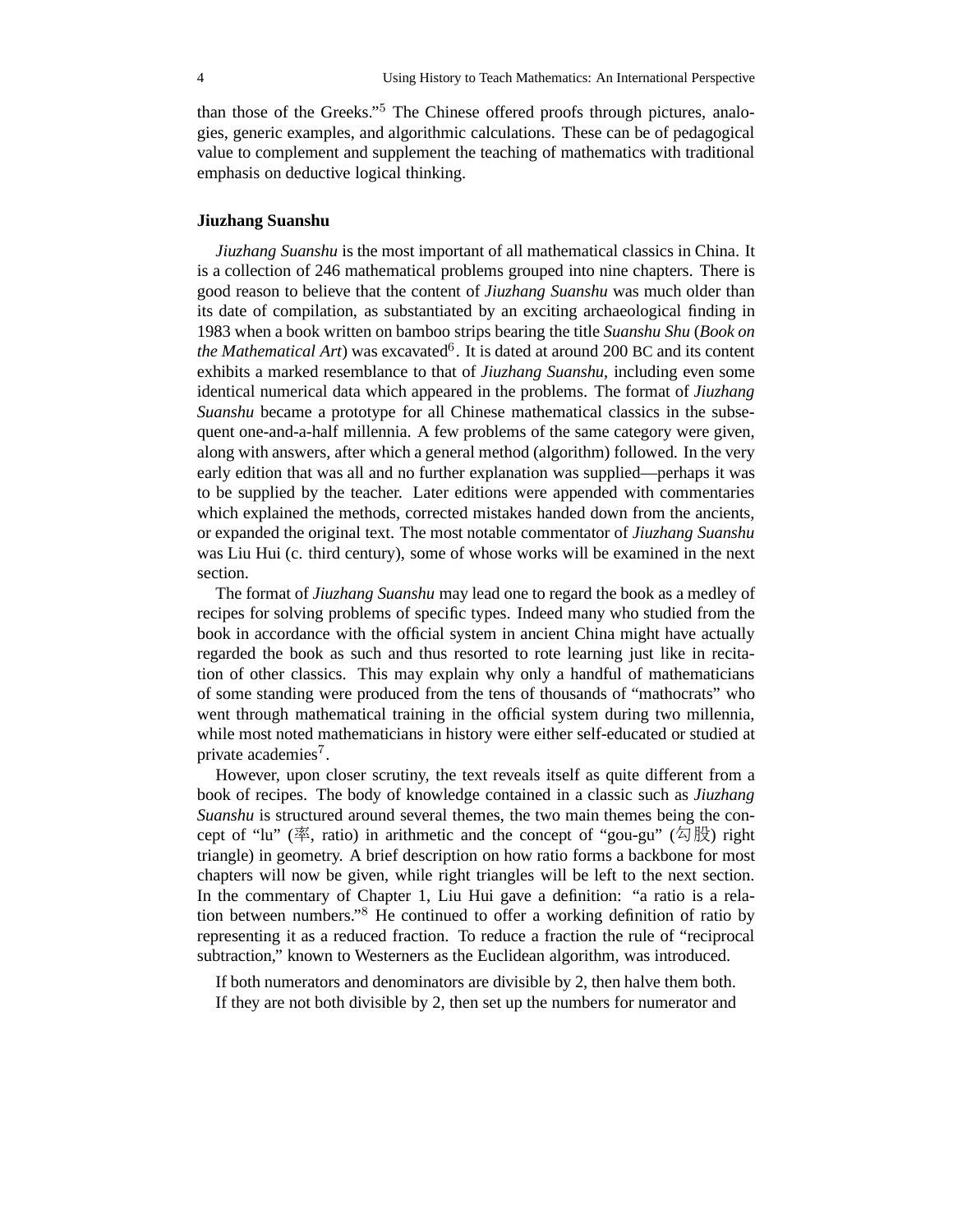denominator respectively continually and alternately subtracting the smaller from the larger, and seek their equality.

This is a good illustration of how the calculation itself is already a proof (or convincing argument), as can be seen from Problem 6 of Chapter 1:

Reduce the fraction  $\frac{49}{91}$ .

$$
(49,91) \rightarrow (49,42) \rightarrow (7,42) \rightarrow (7,35)
$$

$$
\rightarrow (7,28) \rightarrow (7,21) \rightarrow (7,14) \rightarrow (7,7).
$$

Hence  $49 = 7 \times 7$ ,  $91 = 7 \times 13$ , and  $\frac{49}{91} = \frac{7}{13}$ . At the beginning of Chapter 2 Liu Hui explained the so-called "Rule of Three" (also found in contemporary Indian manuscripts), which enables one to apply the concept of ratio to a number of situations, including distribution in direct proportions or in inverse proportions (Chapters 3, 6), formulation and treatment of problems in excess and deficiency, i.e., the method of "double false positions" (Chapter 7), and systems of simultaneous linear equations (Chapter 8). Although the Chinese terminology "fangcheng"

which is the title of Chapter 8, was adopted as a translation for "equation" towards the end of the last century (and has become a standard term today) for a wrong but historically interesting reason,<sup>9</sup> the spirit of Chapter 8 lies rather in the direction of ratio than in the direction of equation. In the light of ratios, the technique amounting to the modern matrix method by Gaussian elimination arises naturally.

In ending this section consider an example after the style of *Jiuzhang Suanshu* which blends together social relevance, ratio and even an application in statistical sampling. It is Problem 6 of Book 12 of *Shushu Jiuzhang* (*Mathematical Treatise in Nine Sections*) by Qin Jiushao, published in 1247:

When a peasant paid tax to the government granary in the form of 1534 shi of rice, it was found out on examination that a certain amount of rice with husks was present. A sample of 254 grains was taken for further examination. Of these 28 grains were with husks. How many genuine grains of rice were there, given that one shao contains 300 grains?

(In the mensuration system of the Song Dynasty, 1 shi = 10 dou = 100 sheng = 1000 he = 10000 shao. According to tradition recorded in *Jiuzhang Suanshu*, a grain of rice with husk was counted as half a grain of rice.) The answer was given to be 4,348,346,456 grains, out of the original  $1534 \times 10000 \times 300 = 4,602,000,000$ grains.

#### **Some Examples and Their Solution Methods**<sup>10</sup>

**(1)** Problem 14 of Chapter 9 of *Jiuzhang Suanshu* is a word problem on right triangles:

Two persons A (Jia) and B (Yi) stood at the same spot. In the time when A walked 7 steps, B could walk 3 steps. B walked east and A walked south.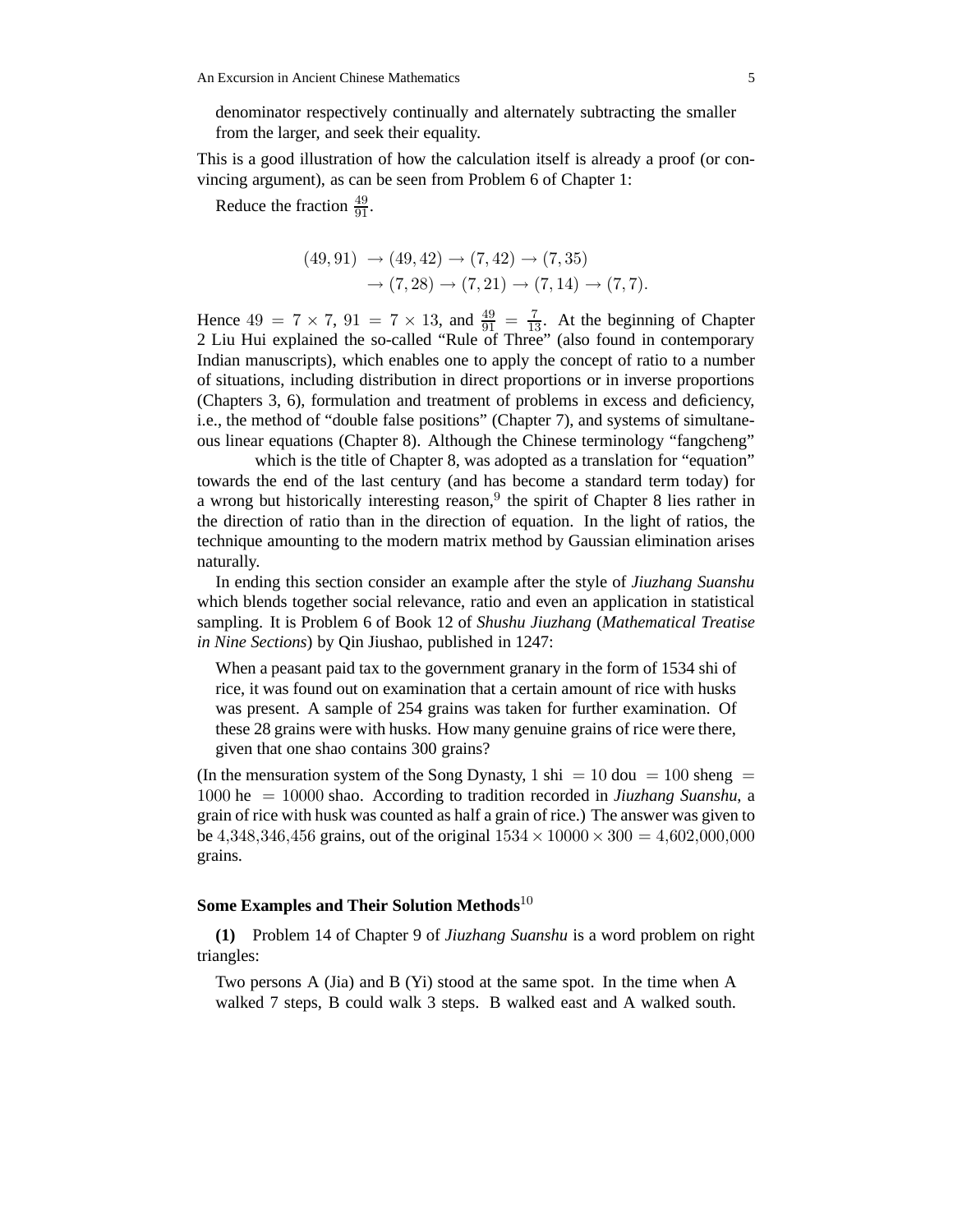After 10 steps south A turned to walk in a roughly northeast direction to meet

B. How many steps had each walked (when they met)?

The rule that follows the problem essentially gives the ratio of the length  $a, b, c$  of the three sides of a right triangle with  $c$  as that of the hypotenuse, viz.

$$
a:b:c = \frac{1}{2}(m^2 - n^2) : mn : \frac{1}{2}(m^2 + n^2),
$$

where  $m : n = (a + c) : b$ . In this problem,  $m = 7$ ,  $n = 3$  and  $a = 10$ . Hence  $a:b:c=20:21:29$  and  $b=10\frac{1}{2}$ ,  $c=14\frac{1}{2}$ . The mathematical meaning of this result goes much deeper than just an answer to the problem as it stands, for it offers a way to generate the so-called Pythagorean triplets, i.e., (positive) integers  $a, b, c$ with  $a^2 + b^2 = c^2$ . While no explicit formula for Pythagorean triplets was stated by the ancient Chinese, they were quite well-versed in these problems in which their Greek contemporaries were also interested, and in ancient Chinese mathematics arithmetic and geometry were intertwined through calculation. The achievement becomes all the more astounding if one notes that the ancient Greeks were aware of the notions of prime number and factorization while their Chinese contemporaries were not. Instead, the Chinese adopted a geometric viewpoint by looking for two quantities with suitable geometric interpretation in terms of which  $a, b, c$  can each be rationally expressed. In the case of Problem 14, the two quantities are the sum of the length of one side and the hypotenuse  $(a + c)$  and the length of the third side (b). The explanation offered by Liu Hui can be illustrated as in Figure 2. In his commentary Liu Hui actually described in detail how to make use of colored pieces and to reassemble them for a convincing argument. If the original diagrams of the commentary were extant, they would make nice visual aids!

From Figure 2 we can see that

$$
c: a: b = S: T: U
$$
  
=  $\frac{1}{2} [(a + c)^2 + b^2]$   

$$
: (a + c)^2 - \frac{1}{2} [(a + c)^2 + b^2] : (a + c)b.
$$

Hence

$$
a:b:c = \frac{1}{2}[(a+c)^2 - b^2] : (a+c)b : \frac{1}{2}[(a+c)^2 + b^2]
$$
  
=  $\frac{1}{2}(m^2 - n^2) : mn : \frac{1}{2}(m^2 + n^2),$ 

where  $(a + c)$  :  $b = m : n$ .

The influence of this prototype classic of *Jiuzhang Suanshu* can be found in later work, for example Problem 2 of Chapter 5 of *Shushu Jiuzhang* by Qin Jiushao, published more than a thousand years later:

A triangular field has sides of length 13 miles, 14 miles and 15 miles. What is its area?

The solution was given in the book as (in modern day mathematical notations)

$$
(\text{Area})^2 = \frac{1}{4} \left[ A^2 C^2 - \left( \frac{A^2 + C^2 - B^2}{2} \right)^2 \right]
$$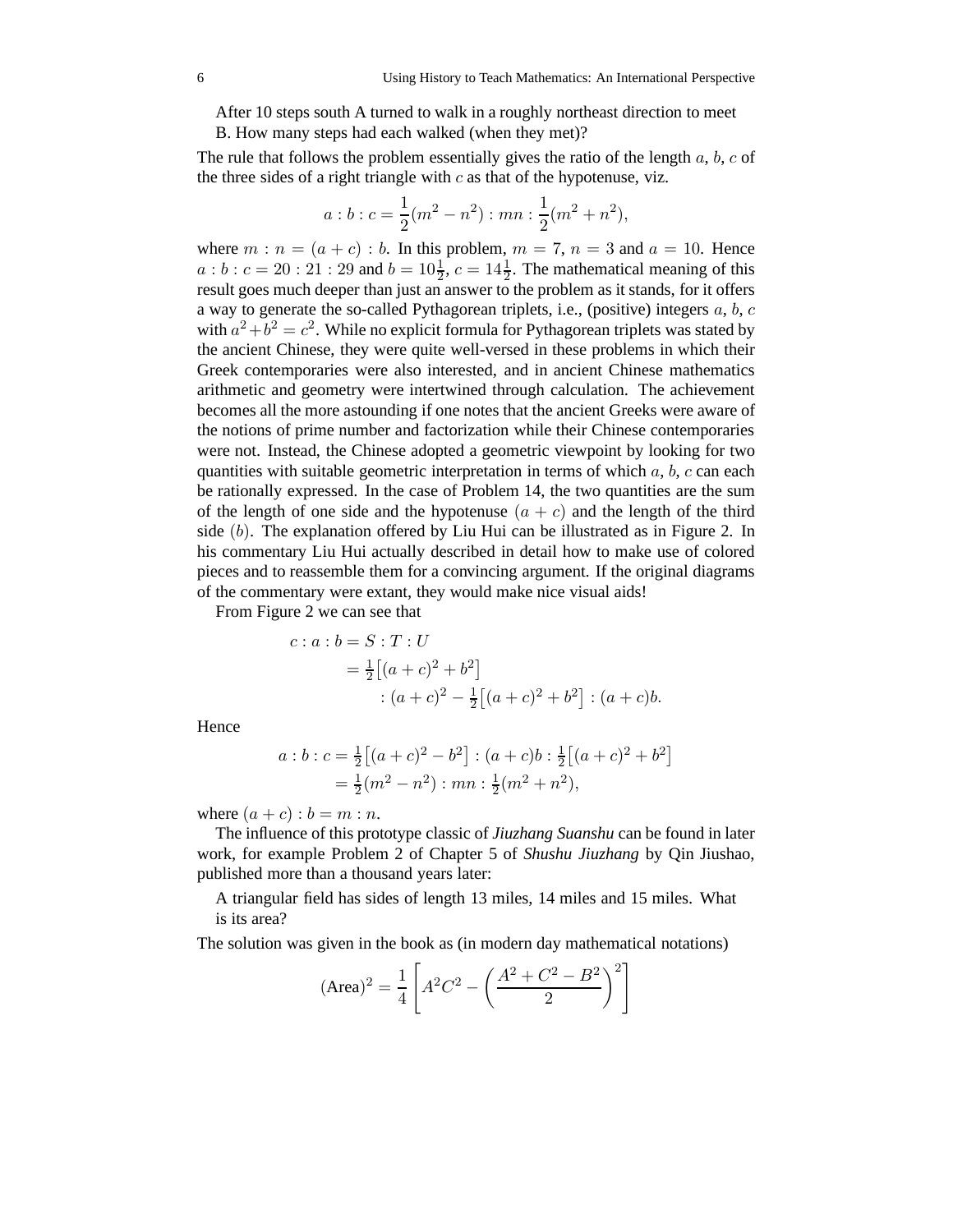

Figure 2

where  $A$ ,  $B$ ,  $C$  are the length of the three sides in decreasing magnitude. This is a rare gem in Chinese mathematics because this was perhaps the one occurrence of a triangle other than a right triangle in all Chinese mathematical texts before the transmission of Euclid's *Elements* into China.<sup>11</sup> A probable derivation of the formula by Qin Jiushao is as follows.<sup>12</sup> First note that, from our preceding example,

$$
\frac{a}{b} = \frac{1}{2} [(a+c)^2 - b^2] / (a+c)b,
$$

so that

$$
a = \frac{1}{2} \left[ (a+c) - \left( \frac{b^2}{a+c} \right) \right].
$$

Construct a right triangle with sides of length  $a, b, c$  ( $c$  is the hypotenuse) where a, c are lengths as shown in Figure 3. Since  $C^2 - a^2 = h^2 = B^2 - c^2$ , we have  $B^2 - C^2 = c^2 - a^2 = b^2$ . Hence

$$
a = \frac{1}{2} \left[ (a+c) - \left( \frac{b^2}{a+c} \right) \right]
$$

$$
= \frac{1}{2} \left[ A - \frac{B^2 - C^2}{A} \right]
$$

$$
= \frac{1}{2} \left[ \frac{A^2 + C^2 - B^2}{A} \right].
$$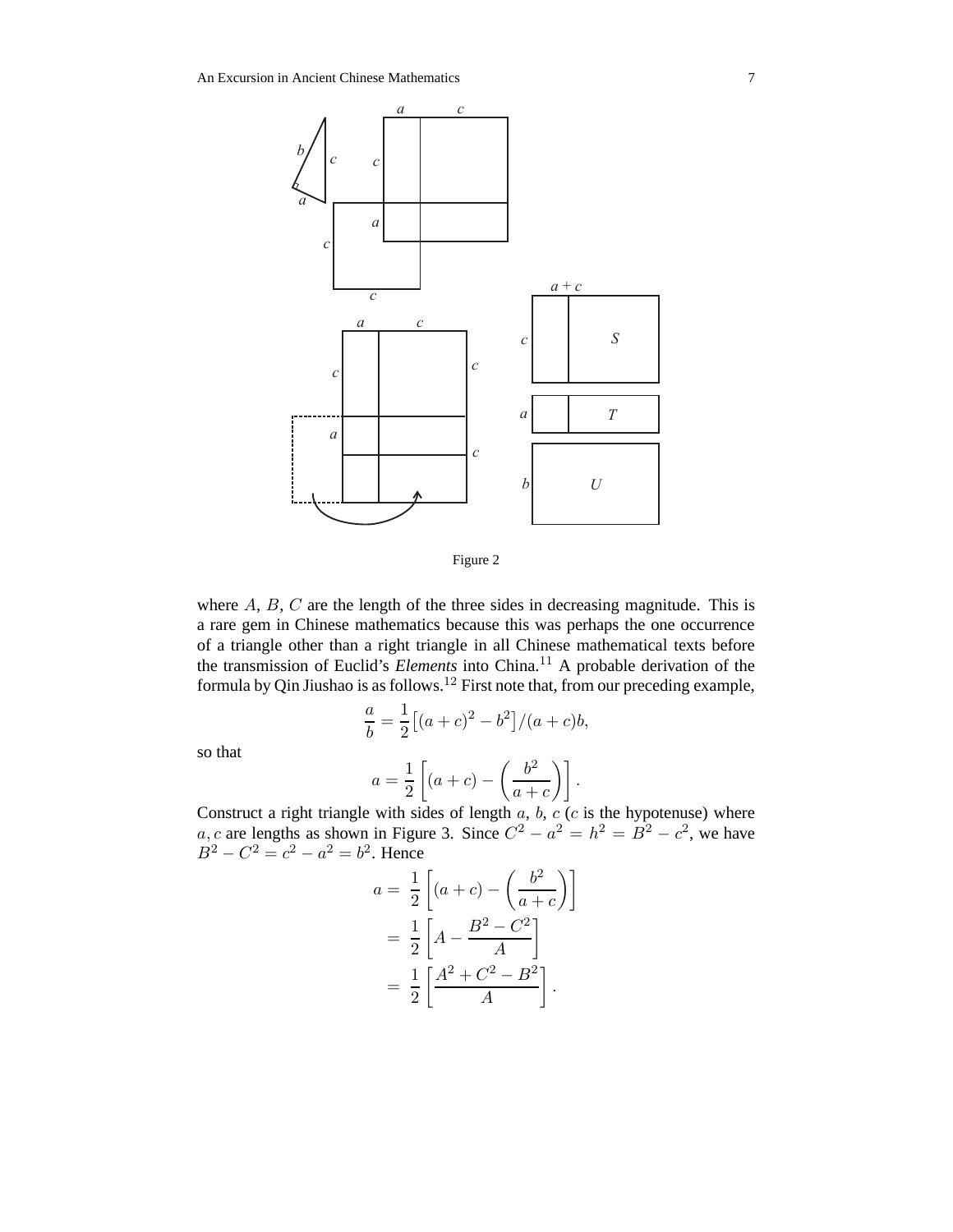Finally,

$$
(\text{Area})^2 = \frac{1}{4}h^2A^2 = \frac{1}{4}(C^2 - a^2)A^2 = \frac{1}{4}(A^2C^2 - a^2A^2)
$$

$$
= \frac{1}{4}\left[A^2C^2 - \left(\frac{A^2 + C^2 - B^2}{2}\right)^2\right].
$$

Figure 3

**(2)** Early Chinese calculation of  $\pi$  is given in Problem 32 of Chapter 1 of *Jiuzhang Suanshu*:

A circular field has a perimeter of 181 steps and a diameter of 60 and 1/3 steps. What is its area?

The answer was given as "the area equals half the perimeter times half the diameter". This is a correct formula, as one can easily check that  $A = (\frac{1}{2}C)(\frac{1}{2}d)$  $(\frac{1}{2}C)(r) = (\pi r)(r) = \pi r^2$ . The data in this problem imply the formula  $C = 3d$ , which means  $\pi$  was then taken to be 3. In his commentary, Liu Hui explained why the formula is reasonable and pointed out how to obtain a more accurate value for  $\pi$ . He said:

In our calculation we use a more accurate value for the ratio of the circumference to the diameter instead of the ratio that the circumference is 3 to the diameter's 1. The latter ratio is only that of the perimeter of the inscribed regular hexagon to the diameter. Comparing arc with the chord, just like the bow with the string, we see that the circumference exceeds the perimeter. However, those who transmit this method of calculation to the next generation never bother to examine it thoroughly but merely repeat what they learned from their predecessors, thus passing on the error. Without a clear explanation and definite justification it is very difficult to separate truth from falsity.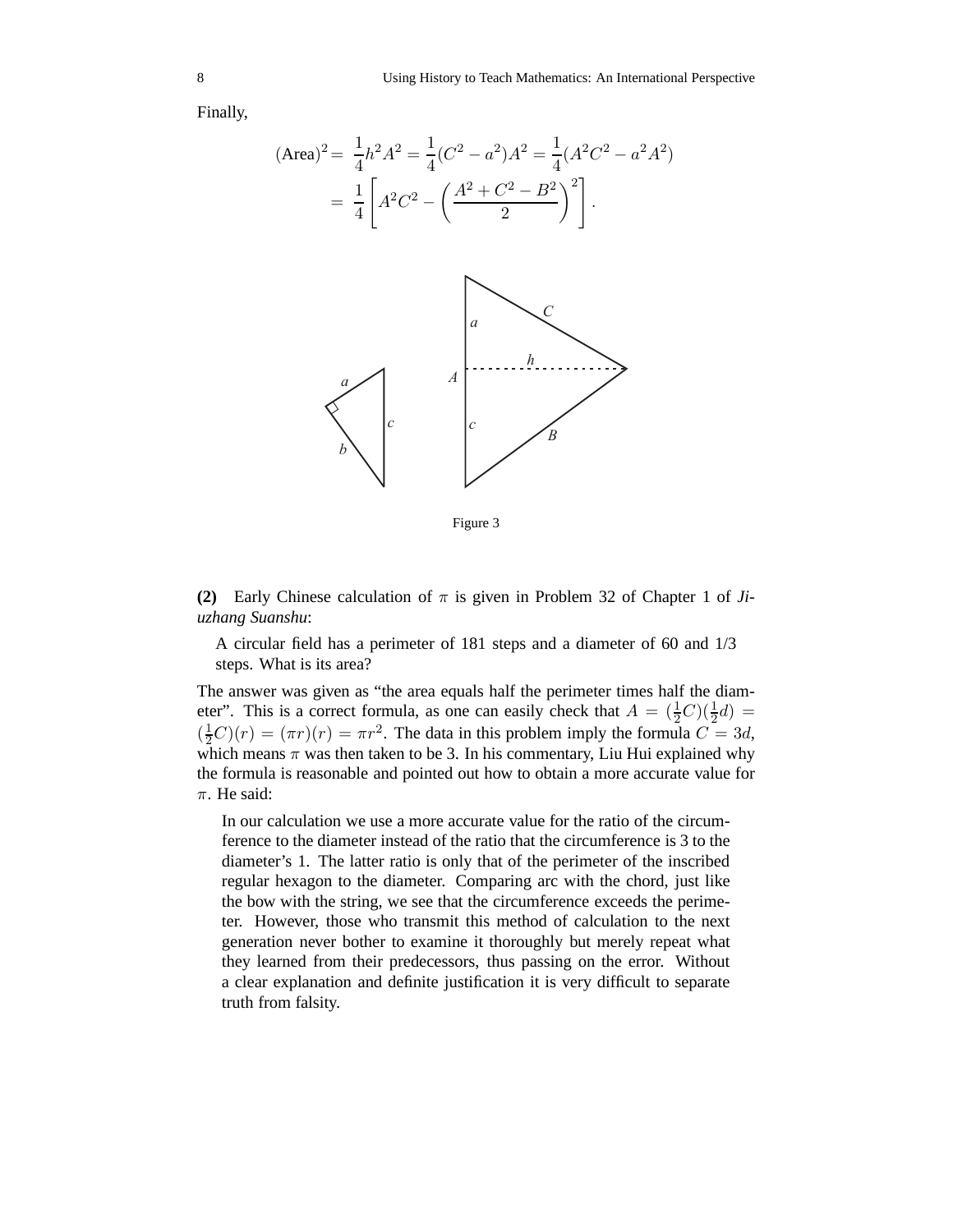In this passage we see a truly first-rate mathematician at work, who probes into knowledge handed down and seeks understanding and clarification, thereby extending the frontier of knowledge. In modern day mathematical language Liu Hui's method is as follows. Put

 $A_n$  = area of an inscribed regular *n*-gon in a circle of radius *r*,

 $a_n$  = length of a side of the inscribed regular *n*-gon,

 $C_n$  = perimeter of the inscribed regular *n*-gon.



Figure 4

Starting with a regular hexagon  $(n = 6)$  and doubling the number of sides, Liu Hui enlarged it to a regular 12-gon, then a regular 24-gon, then a regular 48-gon, and so on, up to a regular 192-gon. He observed that  $A_{12} = 3a_6r = \frac{1}{2}C_6r$ ,  $A_{24} =$  $6a_{12}r = \frac{1}{2}C_{12}r$ ,  $A_{48} = 12a_{24}r = \frac{1}{2}C_{24}r$ , etc. He also knew that this was not the end but only the first few steps in an approximation process. He claimed, "the finer one cuts, the smaller the leftover; cut after cut until no more cut is possible, then it coincides with the circle and there is no leftover." We see here the budding concepts of infinitesimal and limit. He even gave an estimate, viz.

$$
A_{2m} < A < A_{2m} + (A_{2m} - A_m),
$$

as can be seen from Figure 4. With this he concluded that "ultimately"  $A = \frac{1}{2}Cr$ . He also carried out the computation for finding  $A_{192}$ . In doing that he first established the formula

$$
a_{2n} = \sqrt{\left[r - \sqrt{r^2 - \left(\frac{a_n}{2}\right)^2}\right]^2 + (a_n/2)^2}.
$$

A modern computer can obtain  $A_{192} = 3.141032$  (with  $r = 1$ ) with error term 0.001681. Imagine how Liu Hui did it with only the help of counting rods over 17 centuries ago, obtaining  $A_{192} = 314 \frac{64}{625}$  (with  $r = 10$ ). Effectively he calculated  $\pi$  accurate to two decimal places<sup>13</sup>.

**(3)** The algorithmic feature of ancient Chinese mathematics can best be illustrated by the method of solving simultaneous linear congruence equations. In abstract algebra there is a fundamental result known as the "Chinese Remainder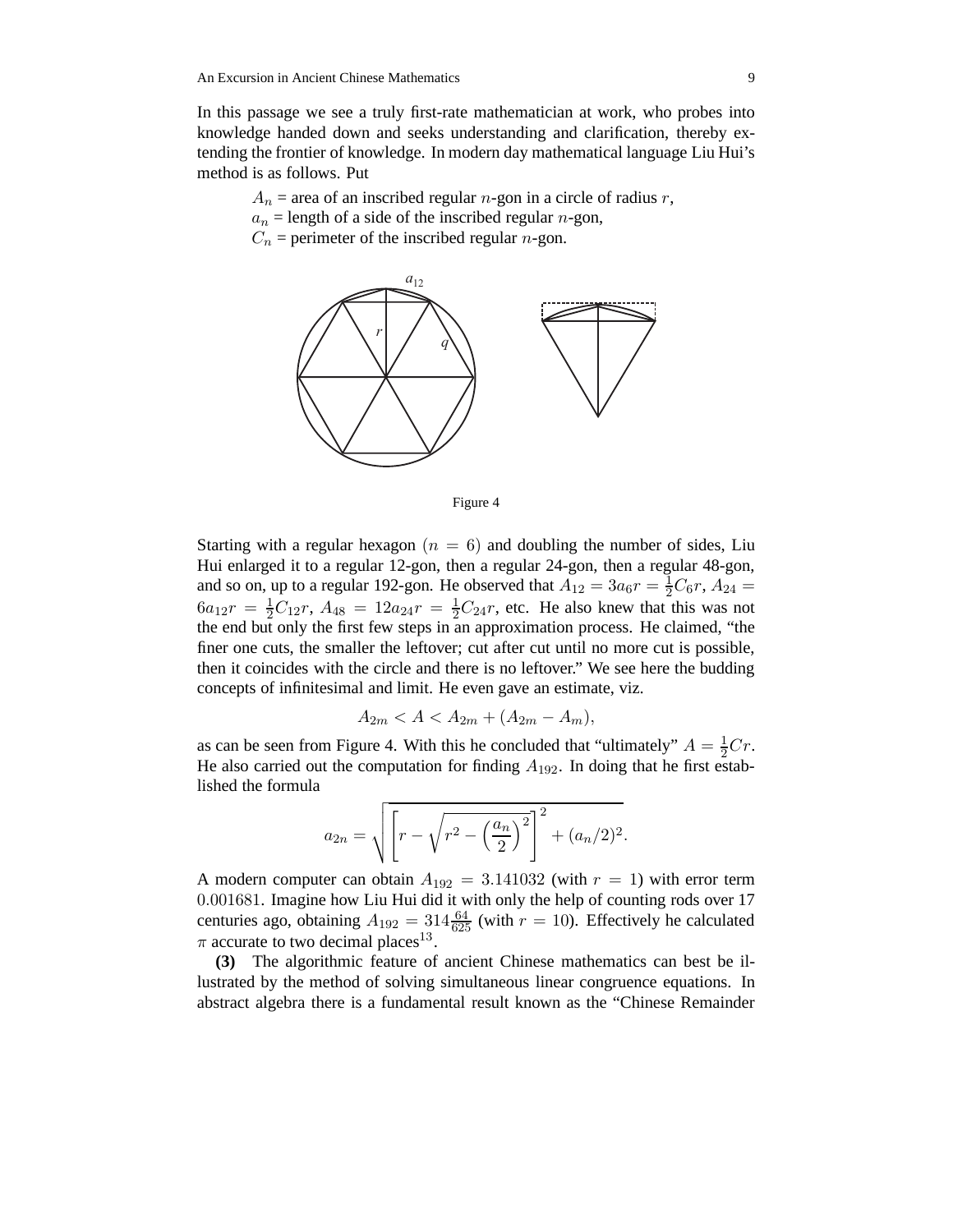Theorem". Its name comes from a concrete instance, viz. Problem 26 of Chapter 3 of *Sunzi Suanjing* (*Master Sun's Mathematical Manual*), (c. 4th century):

There are an unknown number of things. Counting by threes we leave 2; counting by fives we leave 3; counting by sevens we leave 2. Find the number of things.

The problem became quite popular and appeared under different names. In a much later text *Suanfa Tongzong* (*Systematic Treatise on Arithmetic*) of Cheng Dawei, published in 1592, there appeared even a poem about it: "T'is hard to find one man of seventy out of three. There are twenty-one branches on five plum blossom trees. When seven persons meet, it is in the middle of the month. Discarding one hundred and five, the problem is done." The poem conceals the magic numbers 70 (for 3), 21 (for 5), 15 (for 7) of this specific problem, whose general answer is  $2 \times 70 + 3 \times 21 + 2 \times 15$  plus or minus any multiple of  $105 = 3 \times 5 \times 7$ . In general, the problem is to solve a system of linear congruence equations

$$
x \equiv a_i \bmod m_i, \quad i \in \{1, 2, \dots, N\}.
$$

Mathematicians were led to investigate linear congruences because of calendrical reckoning and had become quite deft in handling them. Already in this specific problem we can see a very significant step made, viz. reduction of the problem to solving  $x \equiv 1 \mod m_i$ ,  $x \equiv 0 \mod m_j$  for  $j \neq i$  (the solution to the original problem being a suitable "linear combination" of the solutions of these different systems). The investigation was completed by Qin Jiushao who named his method the "Dayan art of searching for unity" in his *Shushu Jiuzhang* (1247). He showed how to find a set of magic numbers for making the "linear combination". Consider the case when the  $m_i$ 's are mutually relatively prime, using modern notations. (Qin Jiushao also treated the general case.) It suffices to solve separately single linear congruence equations of the form  $kb \equiv 1 \mod m$  by putting  $m = m_i$  and  $b =$  $(m_1 \cdots m_N)/m_i$ . The key point in the method Qin Jiushao employed to find k is to find a sequence of ordered pairs  $(k_i, r_i)$  such that  $k_i b \equiv (-1)^i r_i \mod m$ and the r<sub>i</sub>'s are strictly decreasing. At some point  $r_s = 1$  but  $r_{s-1} > 1$ . If s is even, then  $k = k_s$  will be a solution. If s is odd, then  $k = (r_{s-1} - 1)k_s + ...$  $k_{s-1}$  will be a solution. This sequence of ordered pairs can be found by using "reciprocal subtraction" explained in *Jiuzhang Suanshu*, viz.,  $r_{i-1} = r_i q_{i+1} + r_{i+1}$ with  $r_{i+1} < r_i$  (the process will stop before one reaches the case  $r_{i+1} = 0$ ), and put  $k_{i+1} = k_i q_{i+1} + k_{i-1}$ . (Put  $k_{-1} = 0$ ,  $r_{-1} = m$ ,  $k_0 = 1$ ,  $r_0 = b$ .) The way the ancient Chinese performed the calculation was even more streamlined and convenient, since they put consecutive pairs of numbers at the four corners of a board using counting rods, starting with



The procedure was stopped when the upper right corner became a 1, hence the name "searching for unity". A typical intermediate step will look like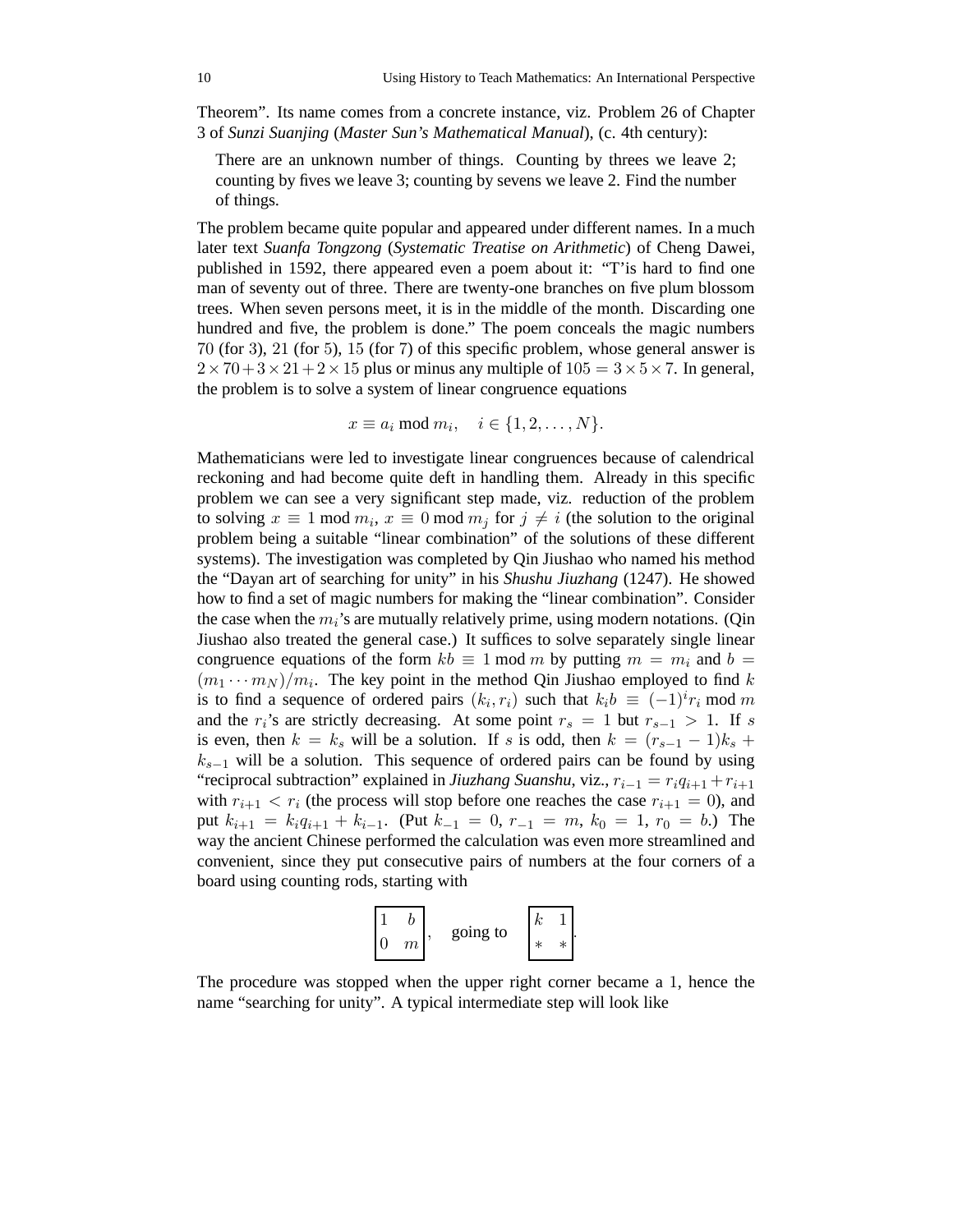

or

$$
\begin{array}{ccc}\nk_{i-1} & r_{i-1} \\
k_i & r_i \\
\hline\n\end{array}\n\longrightarrow\n\begin{array}{ccc}\nk_{i-1} & r_{i+1} \\
k_i & r_i \\
\hline\n\end{array}\n\longrightarrow\n\begin{array}{ccc}\nk_{i+1} & r_{i+1} \\
k_i & r_i \\
\hline\n\end{array}\n\quad \text{if } i \text{ is odd.}
$$

One can see how the positions on a board of counting rods help to fix ideas. In fact, the procedure outlined in *Shushu Jiuzhang* can be phrased word for word as a computer program!

**(4)** An example on the lighter side is Problem 34 of Chapter 3 of *Sunzi Suanjing*:

One sees 9 embankments outside; each embankment has 9 trees; each tree has 9 branches; each branch has 9 nests; each nest has 9 birds; each bird has 9 young birds; each young bird has 9 feathers; each feather has 9 colours. How many are there of each?

The problem, an easy exercise in raising a number to certain powers, is not of much interest in itself. What is interesting is the frequent occurrence of such problems of a recreational nature in all mathematical civilizations. The medieval European mathematician, Leonardo Fibonacci posed a problem in his book "Liber Abaci"  $(1202)^{14}$ :

Seven old women went to Rome; each woman had seven mules; each mule carried seven sacks; each sack contained seven loaves; and with each loaf were seven knives; each knife was put up in seven sheaths. How many are there, people and things?

It reminds us of a children's rhyme: "As I was going to Saint Ives, I met a man with seven wives. Every wife had seven sacks. Every sack had seven cats. Every cat had seven kits. Kits, cats, sacks and wives, how many were there going to Saint Ives?" And then there was that similar Problem 79 in the oldest extant mathematical text, the Rhind Papyrus of ancient Egypt (c. 17 century  $BC)^{15}$ :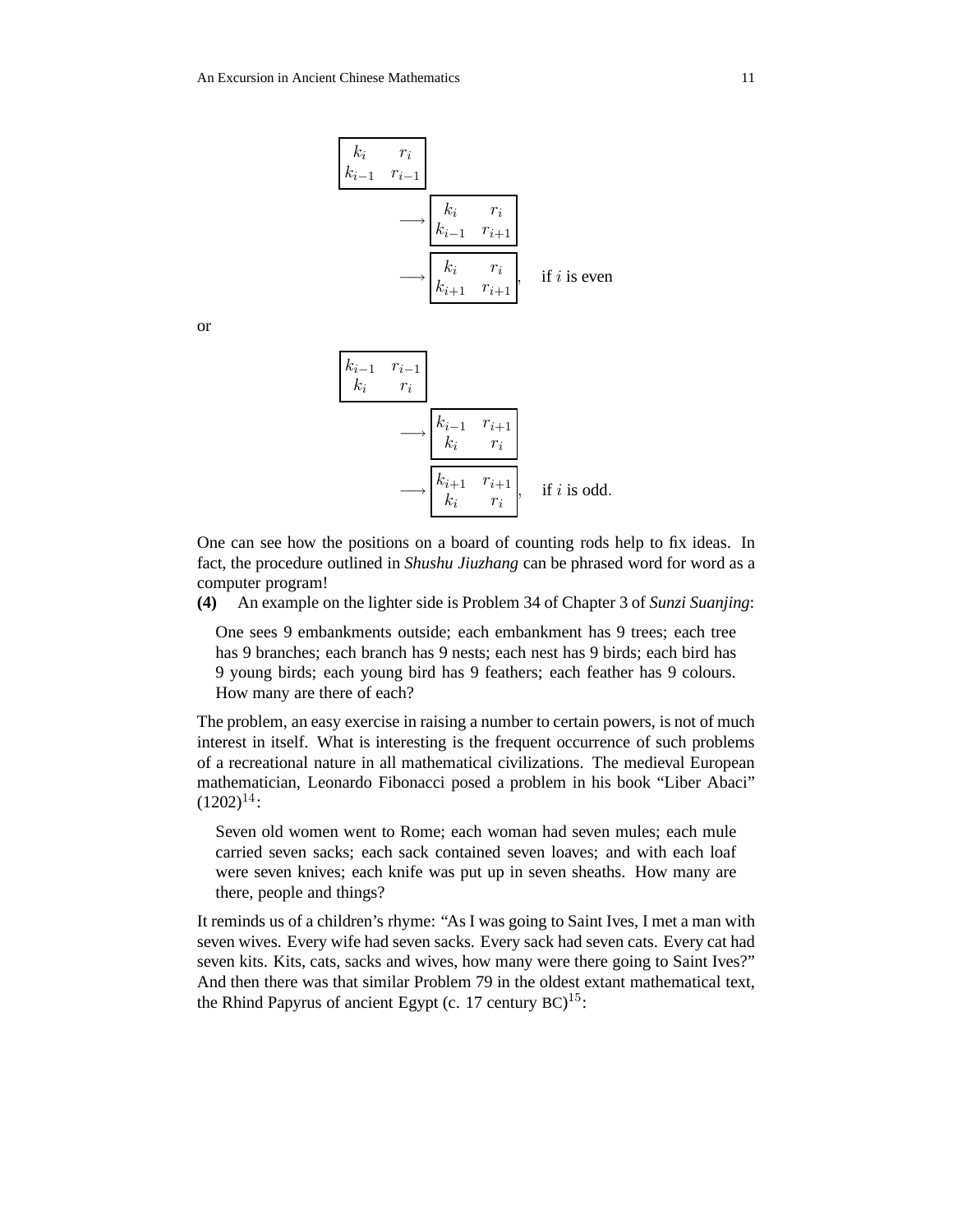12 Using History to Teach Mathematics: An International Perspective

| Houses         |       |
|----------------|-------|
| Cats           | 49    |
| Mice           | 343   |
| Heads of wheat | 2301  |
| Hekat measures | 16807 |
|                | 19607 |

David Hilbert (1862–1943) once said, "Mathematics knows no races.. . . For mathematics, the whole cultural world is a single country."<sup>16</sup>

# **Bibliography**

There is a wealth of general accounts and in-depth research works on ancient Chinese mathematics. Many of them are contained in a vast store of books and papers written in Chinese, most of which have not been translated and thus remain inaccessible or even unknown to the non-Chinese-speaking community. For lack of space and in line with the nature of an introductory article, the works of these authors cannot be documented in full here, although liberal use has been made of their scholarship, for which the author feels at the same time thankful and apologetic. For the convenience of readers who do not read Chinese but who wish to go further into the subject, a few helpful references available in English are cited below.

The most well-known and oft-cited standard reference, an immensely scholarly and well-documented work (with access to over 500 items in Chinese and Japanese) on the whole history of Chinese mathematics, is of course

J. Needham (with the collaboration of Wang Ling), *Science and Civilization in China*, vol. 3, Chapter 19, Cambridge University Press, Cambridge, 1959.

A more up to date reference, which also emphasizes the context of ancient Chinese mathematics besides its content, is

J. C. Martzloff, *A History of Chinese Mathematics* (translated from *Histoire des mathématiques chinoises*, Masson, Paris 1987), Springer-Verlag, Heidelberg, 1997.

For a first reading, two good choices are

- Li Yan and Du Shiran, *Chinese Mathematics: A Concise History* (translated by J. N. Crossley and A. W. C. Lun from *Zhongguo Gudai Shuxue Jianshi*, Zhonghua, Beijing, 1963), Clarendon Press, Oxford, 1987;
- G. G. Joseph, *The Crest of the Peacock: Non-European Roots of Mathematics*, Tauris, London, 1991.

For a quick introduction through several informative and interesting articles, one can read

- F. J. Swetz, The evolution of mathematics in ancient China, *Math. Magazine*, 52 (1979), 10–19;
- F. J. Swetz, The amazing Chiu Chang Suan Shu, *Math. Teacher*, 65 (1972), 423– 430;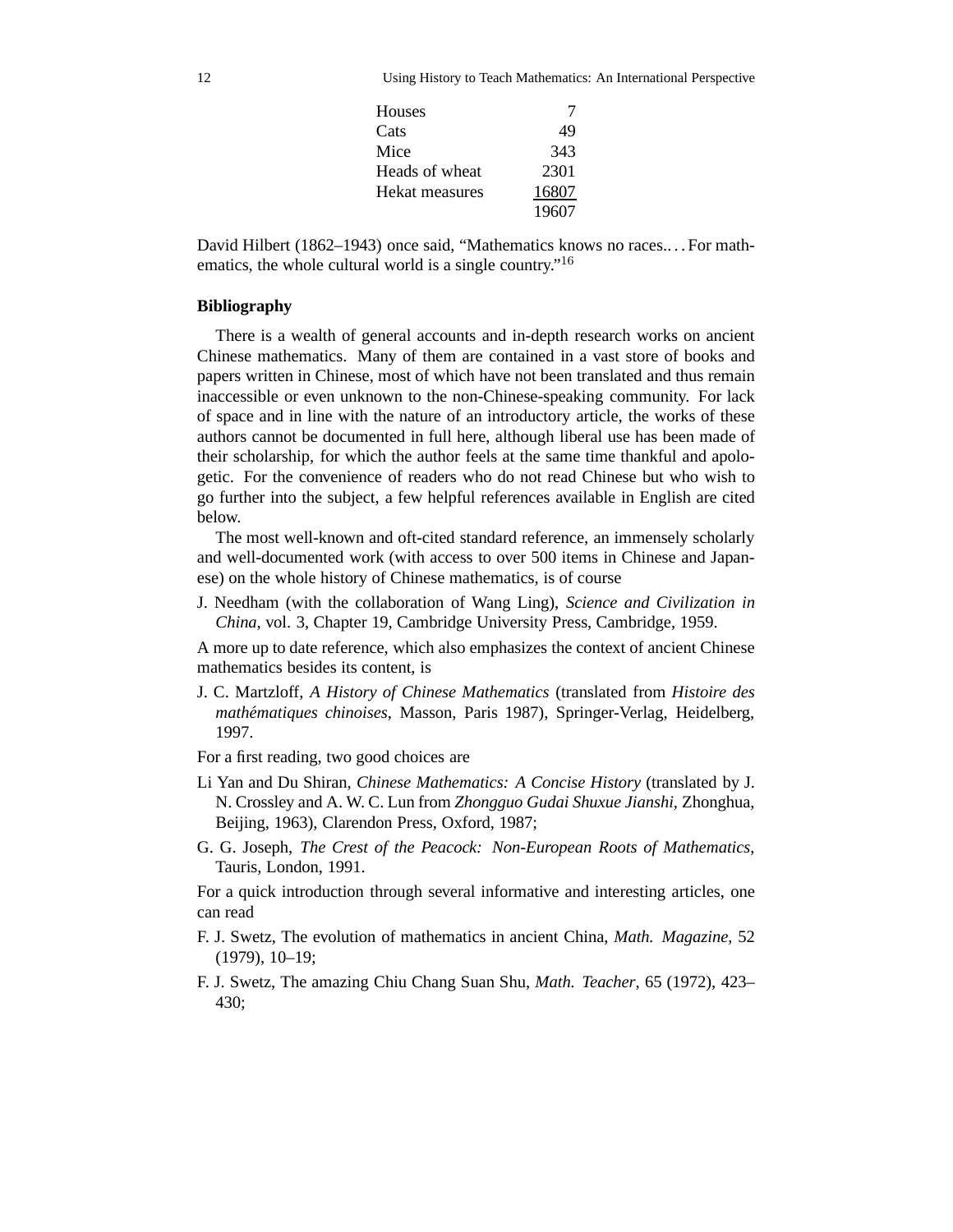F. J. Swetz, The "piling up of squares" in ancient China, *Math. Teacher*, 70 (1977), 72–79.

(All three articles above are collected in *From Five Fingers to Infinity: A Journey Through the History of Mathematics*, edited by F. J. Swetz, Open Court, Chicago, 1994.)

A chronological outline of the development of Chinese mathematics with an accompanying extensive bibliography of references written in Western languages (up to 1984) can be found in

F. J. Swetz and Ang Tian Se, A brief chronological and bibliographic guide to the history of Chinese mathematics, *Historia Mathematica*, 11 (1984), 39–56.

## **Endnotes**

 $<sup>1</sup>$  At the end of the sixteenth century the first wave of dissemination of European science in China</sup> began. What happened after the sixteenth century, the vicissitude of indigenous mathematical development and its integration with transmitted western mathematics, form a fascinating topic in itself, but will not be discussed in this article.

 $2$  This article is based on an introductory lecture scheduled for the conference on História e Educação Matemática (Braga, Portugal, 24–30 July 1996). Circumstances prevented the author from attending. The lecture was instead given by Mr. Chun-Ip Fung, to whom the author owes his thanks.

<sup>3</sup> A typical passage can be found in the preface to *Shushu Jiuzhang* by Qin Jiushao (1247). The discussion in this article will be confined to "external mathematics" owing to the author's ignorance of the aspect of "internal mathematics".

4 For further discussion of mathematics education in ancient China, see: M. K. Siu, Mathematics education in ancient China: What lesson do we learn from it? *Historia Scientiarum*, 4–3 (1995), 223– 232. See also Chapter 1 in: F. Swetz, *Mathematics Education in China: Its Growth and Development*, MIT Press, Cambridge 1974.

<sup>5</sup> This is quoted from: M. K. Siu, Proof and pedagogy in ancient China: Examples from Liu Hui's commentary on *Jiuzhang Suanshu*, *Educational Studies in Mathematics*, 24 (1993), 345–357. The paper contains a number of illustrative examples.

<sup>6</sup> It was reported in, for instance: Li Xueqin, A significant finding in the history of ancient Chinese mathematics: A glimpse at the Han bamboo strips excavated at Zhangjiashan in Jiangling (in Chinese), *Wenwu Tiandi*, 1 (1985), 46–47.